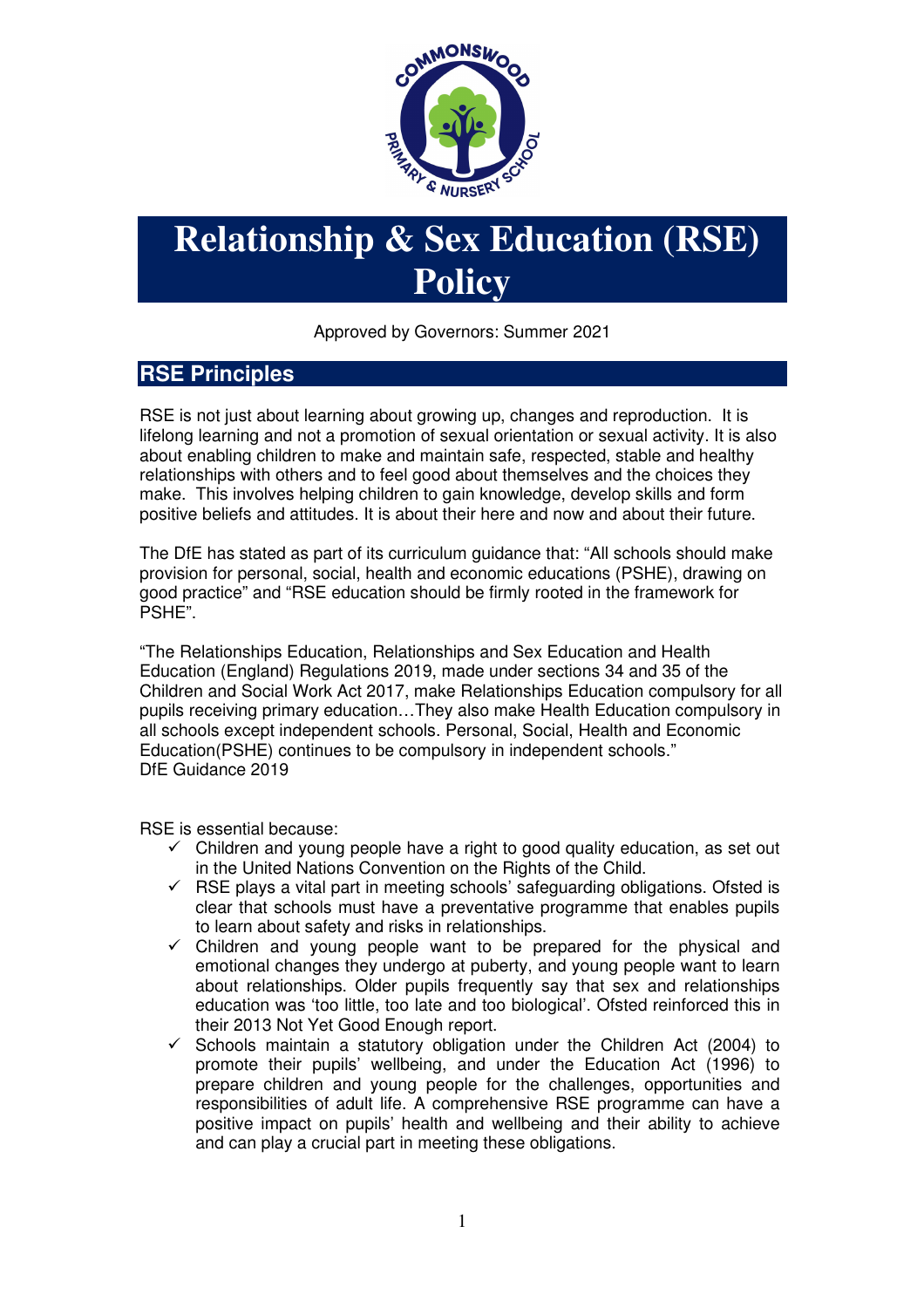## **Curriculum Intentions**

There are six main elements to our RSE programme:

- Gaining knowledge and understanding
- Developing positive attitudes and values
- Keeping children safe
- Ensuring all children feel included
- Extending personal and social skills
- Upholding the school's duty to uphold the Public Sector Equality Duty

At Commonswood Primary and Nursery School, we have a commitment to ensure that our programme is relevant to all pupils and is taught in a way that is age and stage appropriate. Our objectives are:

- To enable our pupils to make responsible, informed and healthy decisions about their lives, both now and in the future.
- To teach our pupils to respect themselves and others so they can move confidently from childhood through to adolescence and into adulthood.
- To provide a supportive learning environment in which pupils can develop their feelings of self-worth and confidence, especially in relationship to others.

# **Values & Attitudes**

Because of the personal and social nature of the topics covered in RSE, values and attitudes are a central part of learning and moral development. There are clear values that underpin RSE including:

- development of confidence in talking and listening about feelings and relationships
- acceptance of diversity
- gender equality,
- that violence and coercion in relationships are unacceptable
- online risks that they may encounter outside school

## **RSE in the context of the National Curriculum legal requirements:**

Schools have a statutory duty to teach the following as part of the Science National Curriculum:

#### **Key Stage 1**

Notice that animals, including humans, have offspring which grow into adults. **Key Stage 2** 

Describe the differences in the life cycles of a mammal, an amphibian, an insect and a bird.

Describe the life process of reproduction in some plants and animals.

Describe the changes as humans develop to old age.

Recognise that living things produce offspring of the same kind, but normally offspring vary and are not identical to their parents.

Parents do not have the right to withdraw their child/children from these above aspects of the Science curriculum.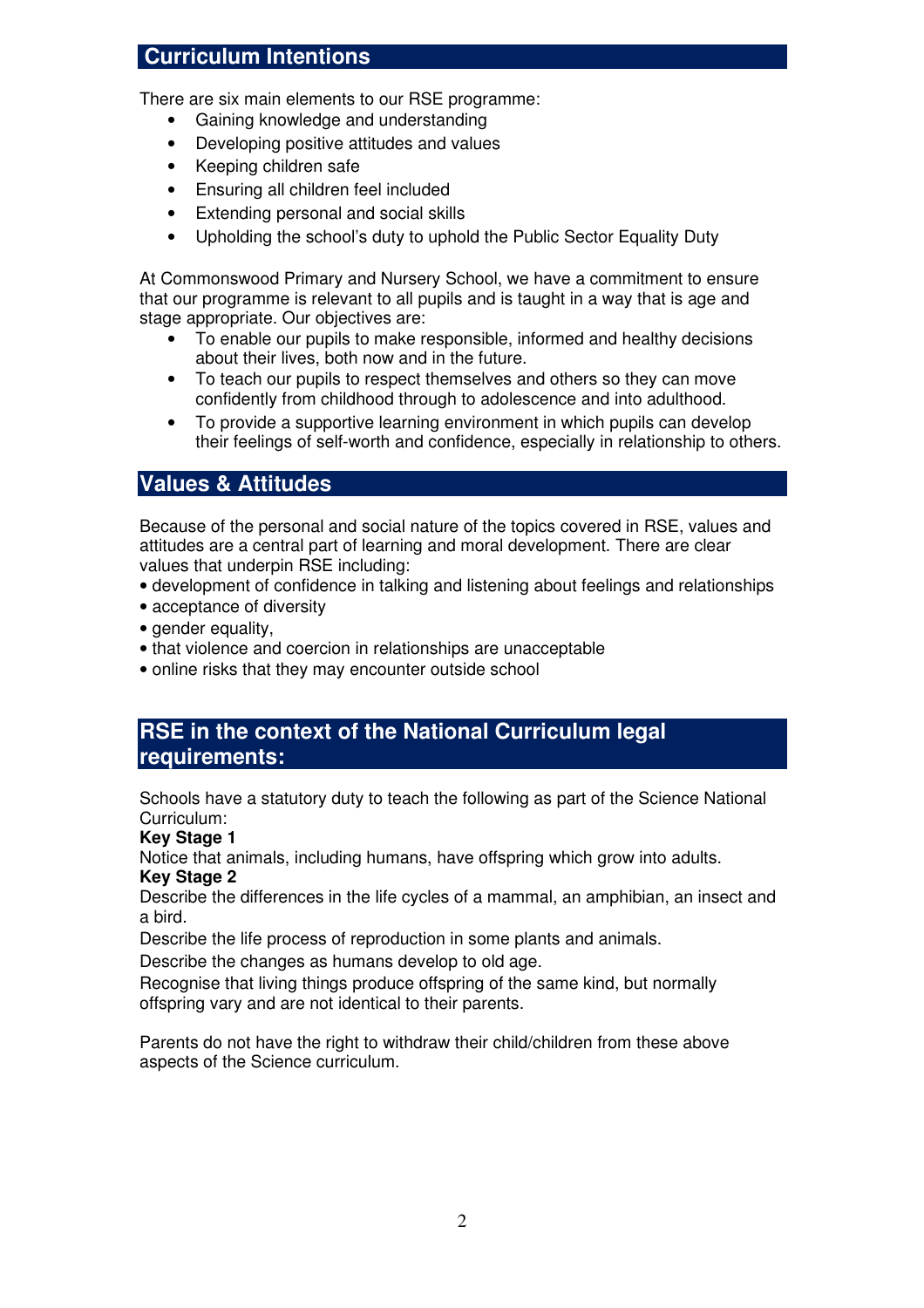## **Compulsory aspects of RSE**

All state-funded schools must have 'due regard' to the Secretary of State's guidance on RSE (DfEE, 2000). This states that:

- 'All children, including those who develop earlier than average, need to know about puberty before they experience the onset of physical changes' (1.13)
- Children should learn 'how a baby is conceived and born' before they leave primary school (1.16)

The Learning and Skills Act (2000) and the model funding agreements for academies and free schools require that state-funded schools ensure that within sex education children 'learn the nature of marriage and its importance for family life and the bringing up of children', and 'are protected from teaching and materials which are inappropriate'. The guidance includes some specific information about meeting the needs of young people, whatever their sexuality, including boys and girls and those with special educational needs.

# **RSE Curriculum**

RSE is part of a commitment to a whole school ethos where all members of the whole school community are valued and respected. All resources used in the classroom are recommended by Herts for Learning. The recommended vocabulary used for parts of the body is taken from these resources. In addition to the Science National Curriculum, RSE forms part of the PSHE National Curriculum. Puberty and Relationship education is essential if young people are to make responsible and wellinformed decisions about their lives therefore Puberty and Relationship education is embedded in both the PSHE and Science curriculum.

The main objective is to support and help children through their physical and emotional development. At Commonswood, links are made between curriculum areas and RSE may be taught in conjunction with other subjects as identified below:

#### **EYFS**

Children learn about the concept of male and female and about young animals. In ongoing PSHE work, they develop skills to form friendships and think about relationships with others.

#### **Key Stage 1**

Through work in science, children learn about the life cycles of some animals, understand the idea of growing from young to old and learn that all living things reproduce. They learn about the importance of personal hygiene to maintain good health. In RE, children reflect on family relationships, different family groups and friendship. They learn about rituals and traditions associated with birth, marriage and death and talk about the emotions involved. They begin to co-operate with others in work and play and begin to recognise the range of human emotions and ways to deal with them. They also learn about personal safety including online safety.

#### **Key Stage 2**

In science, children build on their knowledge of life cycles and learn about the basic biology of human reproduction. In RE, they continue to develop an understanding of relationships within a family, between friends and the community and that there are different patterns of friendship. They will develop skills needed to form relationships and to respect other people's emotions and feelings. They will consider how to make simple choices and exercise some basic techniques for resisting pressures.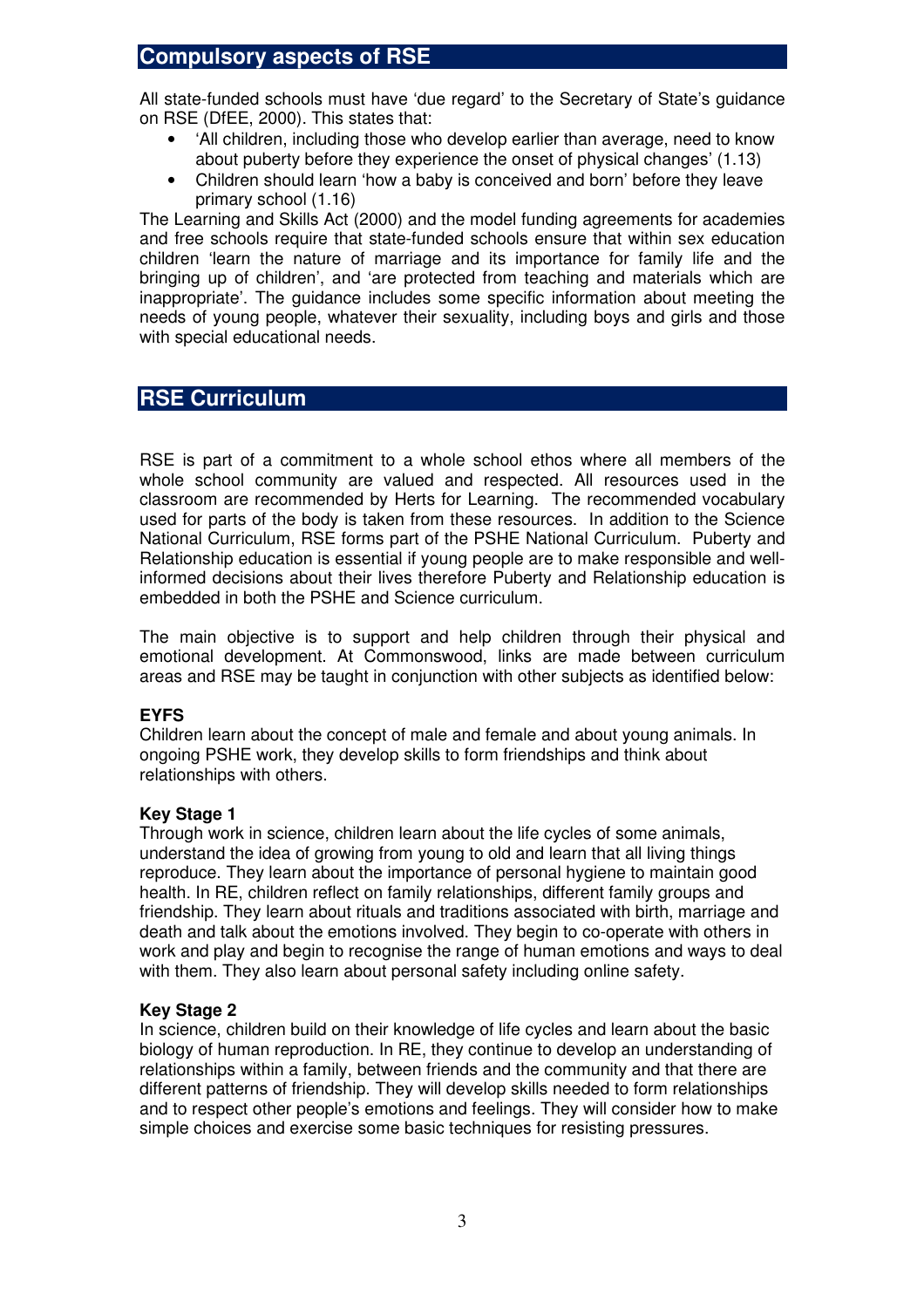## **Dealing with sensitive issues**

Sometimes a child will ask an explicit or difficult question in the classroom. Questions do not have to be answered directly and can be addressed individually later or guidance will be given referencing future learning eg you will be learning more about that at secondary school. At Commonswood School, we believe that individual teachers must use their skills and discretion in these situations and refer to the subject leader, Headteacher or Deputy Headteacher if concerned. Question boxes may be used as a distancing technique.

### **Inclusion**

To ensure that pupils of all abilities make worthwhile progress in lessons, teachers use a range of teaching styles in each lesson in order to match the range of learning styles represented in a typical class. All pupils cover the same core objectives. Teachers provide suitable ways for pupils of different abilities to access the lessons by increasing the degree of support, by using relevant resources, or by the use of other adults. The needs of the children are met through reasonable adjustments.

## **Equal Opportunities**

The governors and staff are committed to providing the full range of opportunities for all pupils, regardless of gender, disability, ethnicity, social, cultural or religious background. All pupils have the right to access the full curriculum and learn in a safe environment which meets their needs.

## **Partnership with parents & carers**

The school is committed to working with parents & carers. Under the Education Act pupils can be withdrawn by their parents from any part of sex education that is outside the compulsory elements of the National Curriculum. If parents wish to withdraw their child/ren an appointment must be made with the Headteacher to discuss this in advance.

Parents will receive prior notification of the RSE Programme to enable them to discuss issues with staff or their own children. The RSE curriculum is available on the school's website.

The subject leader will be responsible for overseeing the implementation of the policy, co-ordinating the programme of work and monitoring its success with staff and children. The senior leadership team including Governors monitor the implementation of the policy within the monitoring cycle.

- The RSE Programme will cover aspects of personal hygiene, puberty, menstruation, conception, pregnancy and birth.
- The children will be taught in both single and mixed gender groups as appropriate.
- Every child including those with protected characteristics (see Equality Scheme) is entitled to receive RSE. Needs of all children are met through reasonable adjustments.
- Teachers will endeavour to answer questions as honestly as possible but questions they do not feel comfortable answering within the classroom or ones which are not age appropriate and beyond the Key Stage 2 objectives, will not be answered or explored and referred to parents if necessary.